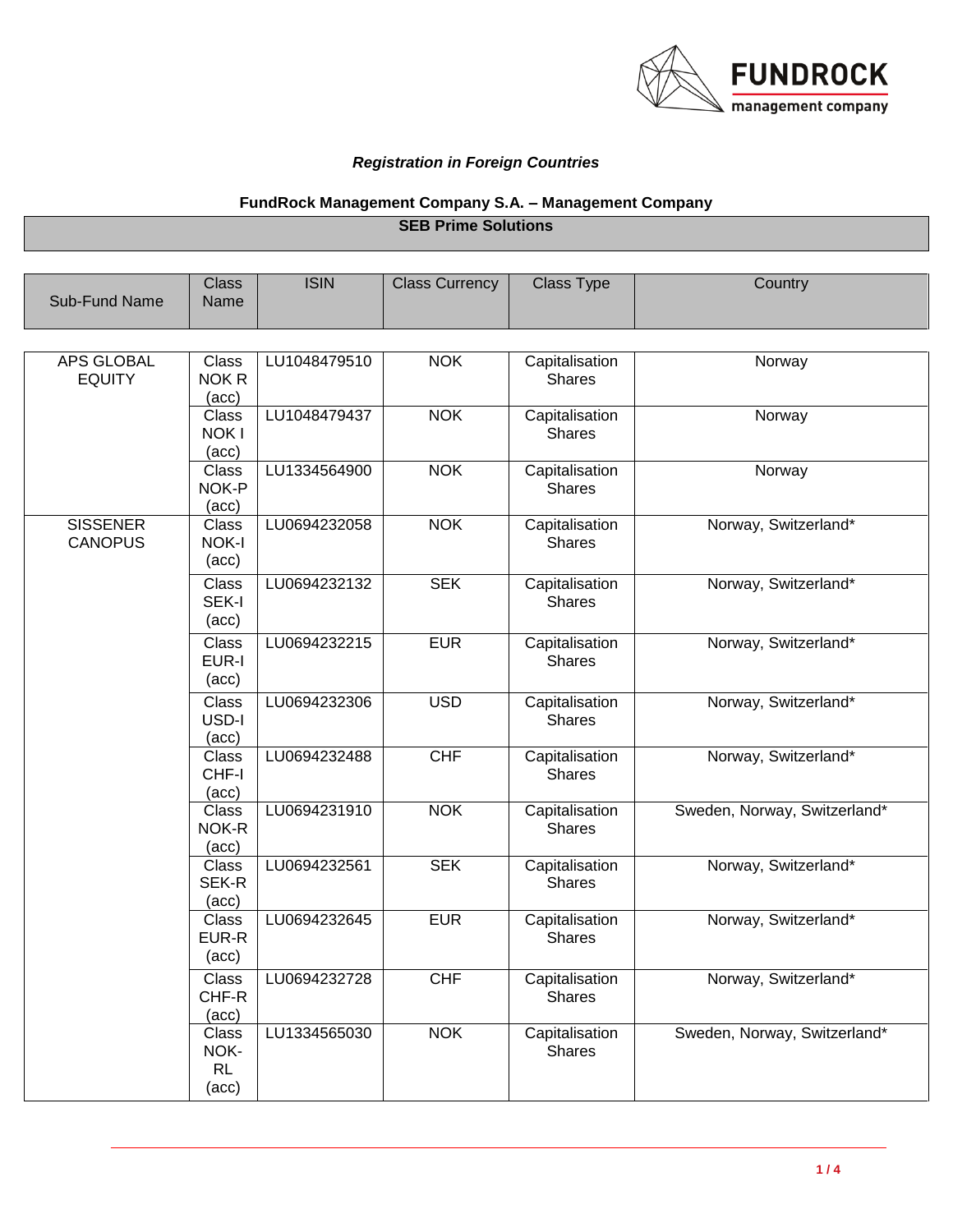

| Sissener Corporate<br><b>Bond Fund</b> | Class<br>NOK-R                                          | LU1923202326 | <b>NOK</b> | Capitalisation<br><b>Shares</b> | Sweden, Norway |
|----------------------------------------|---------------------------------------------------------|--------------|------------|---------------------------------|----------------|
|                                        | <b>Class</b><br>NOK-<br>RF                              | LU1923202599 | <b>NOK</b> | Capitalisation<br><b>Shares</b> | Norway         |
|                                        | Class<br>EUR -<br>$\mathsf R$                           | LU2262944817 | <b>EUR</b> | Capitalisation<br><b>Shares</b> | Germany        |
|                                        | <b>Class</b><br>EUR-<br><b>RF</b>                       | LU2262945038 | <b>EUR</b> | Capitalisation<br><b>Shares</b> | Germany        |
| Carn Latitude                          | Class<br>NOK-<br>$R-$<br>OPA1<br>(acc)                  | LU1380298163 | <b>NOK</b> | Capitalisation<br><b>Shares</b> | Norway         |
|                                        | Class<br>NOK-<br>$R -$<br>OPA <sub>2</sub><br>(acc)     | LU1380298247 | <b>NOK</b> | Capitalisation<br><b>Shares</b> | Norway         |
|                                        | Class<br>NOK-<br>$R -$<br>OPA3<br>(acc)                 | LU1380298320 | <b>NOK</b> | Capitalisation<br><b>Shares</b> | Norway         |
|                                        | <b>Class</b><br>NOK-<br>$R-A1$<br>$(\text{acc})$        | LU1380297512 | <b>NOK</b> | Capitalisation<br><b>Shares</b> | Norway         |
| Carn Longitude                         | Class<br>NOK-<br>$R-$<br>OPA1<br>(acc)                  | LU1380298163 | <b>NOK</b> | Capitalisation<br><b>Shares</b> | Norway         |
|                                        | Class<br>NOK-<br>$R -$<br>OPA <sub>2</sub><br>(acc)     | LU1380298247 | <b>NOK</b> | Capitalisation<br><b>Shares</b> | Norway         |
|                                        | <b>Class</b><br>NOK-<br>$R -$<br>OPA3<br>$(\text{acc})$ | LU1380298320 | <b>NOK</b> | Capitalisation<br><b>Shares</b> | Norway         |
| <b>Nordic Cross Small</b><br>Cap Edge  | Class<br>R-SEK                                          | LU1587858033 | <b>SEK</b> | Capitalisation<br>Shares        | Sweden         |
|                                        | Class<br>I-SEK                                          | LU1587858892 | <b>SEK</b> | Capitalisation<br><b>Shares</b> | Sweden         |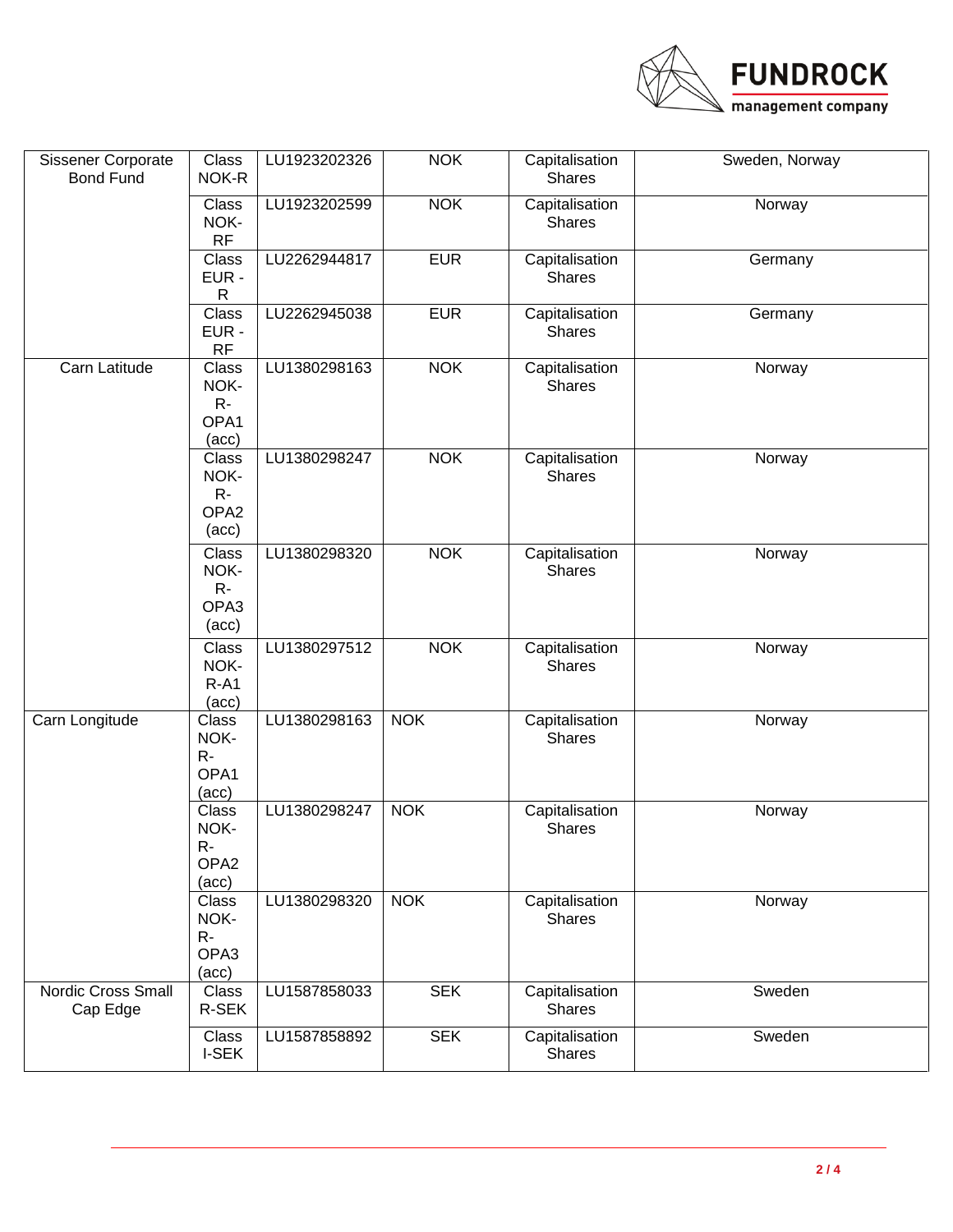

|                                        | Class<br>SEK-<br><b>RN</b>               | LU1823218935 | <b>SEK</b> | Capitalisation<br><b>Shares</b> | Sweden |
|----------------------------------------|------------------------------------------|--------------|------------|---------------------------------|--------|
|                                        | Class<br>SEK-<br>IN                      | LU1823219073 | <b>SEK</b> | Capitalisation<br><b>Shares</b> | Sweden |
|                                        | Class<br>SEK-<br><b>RSN</b>              | LU1823219156 | <b>SEK</b> | Capitalisation<br><b>Shares</b> | Sweden |
| Nordic Cross Stable<br>Return          | Class<br>R-SEK                           | LU1587859866 | <b>SEK</b> | Capitalisation<br><b>Shares</b> | Sweden |
|                                        | Class<br>SEK-I<br>$(\text{acc})$         | LU1587867455 | <b>SEK</b> | Capitalisation<br><b>Shares</b> | Sweden |
|                                        | <b>Class</b><br>SEK-I2<br>$(\text{acc})$ | LU1738364576 | <b>SEK</b> | Capitalisation<br><b>Shares</b> | Sweden |
|                                        | Class<br>SEK-<br><b>RN</b>               | LU1823219230 | <b>SEK</b> | Capitalisation<br><b>Shares</b> | Sweden |
|                                        | Class<br><b>EUR</b><br>$(H)$ IN          | LU1823219313 | <b>EUR</b> | Capitalisation<br><b>Shares</b> | Sweden |
|                                        | <b>Class</b><br>SEK-<br>IN               | LU1823219404 | <b>SEK</b> | Capitalisation<br>Shares        | Sweden |
|                                        | Class<br>SEK-<br>INZ                     | LU1823219586 | <b>SEK</b> | Capitalisation<br><b>Shares</b> | Sweden |
|                                        | Class<br>SEK-<br><b>RZN</b>              | LU1823219669 | <b>SEK</b> | Capitalisation<br>Shares        | Sweden |
| Nordic Cross Total<br>Return Bond Fund | <b>Class</b><br>R-SEK                    | LU1587867968 | <b>SEK</b> | Capitalisation<br>Shares        | Sweden |
|                                        | Class<br>RD-<br><b>SEK</b>               | LU2454543682 | <b>SEK</b> | Capitalisation<br><b>Shares</b> | Sweden |
|                                        | Class<br>SEK-I<br>(acc)                  | LU1587868776 | <b>SEK</b> | Capitalisation<br><b>Shares</b> | Sweden |
|                                        | Class<br>SEK-I2<br>(acc)                 | LU1738364659 | <b>SEK</b> | Capitalisation<br>Shares        | Sweden |
|                                        | Class<br>SEK-<br>RN                      | LU1823219743 | <b>SEK</b> | Capitalisation<br>Shares        | Sweden |
|                                        | Class<br>SEK-<br>IN                      | LU1823219826 | <b>SEK</b> | Capitalisation<br>Shares        | Sweden |